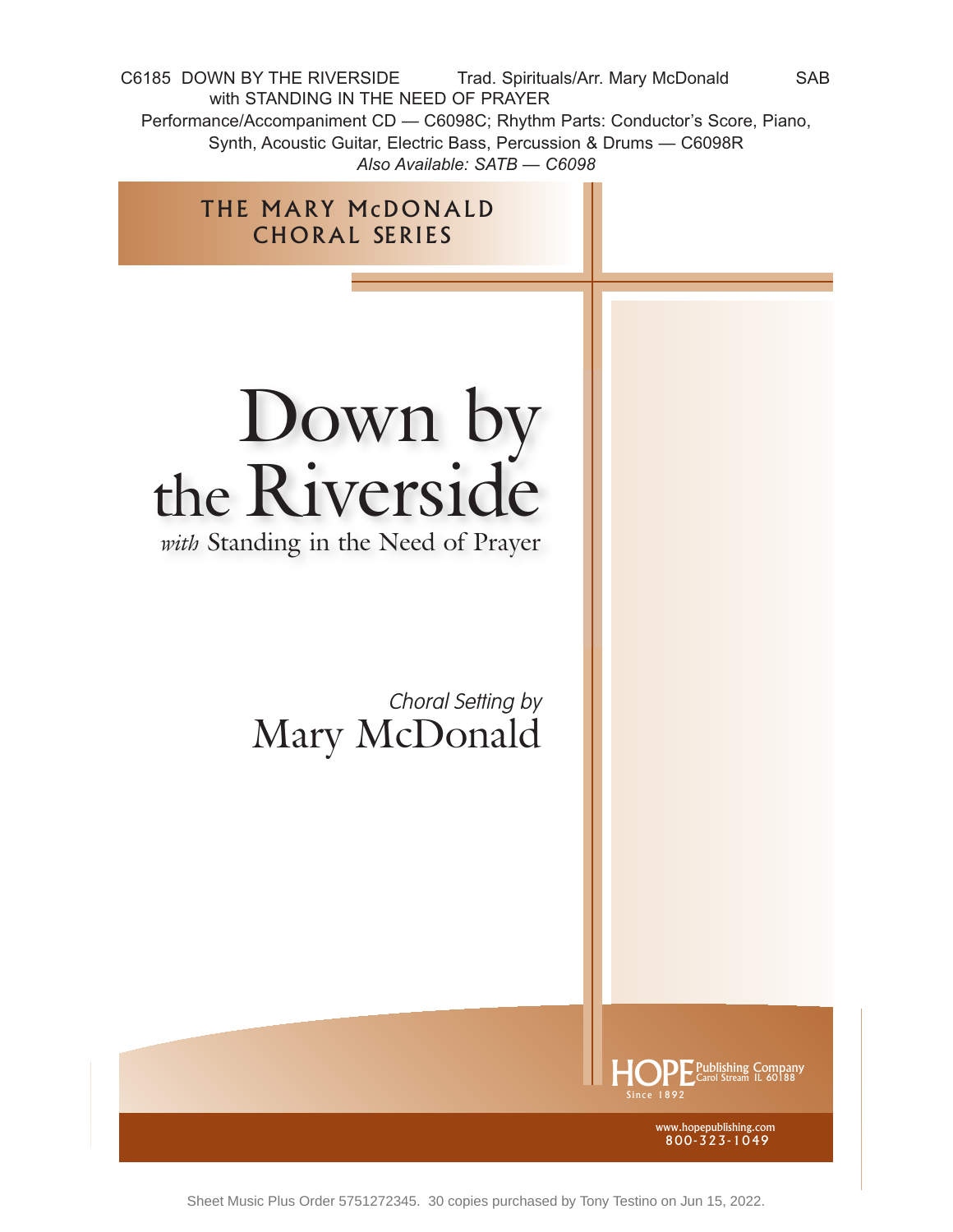For S.A.B. Voices and Piano Accompaniment *with* Standing in the Need of Prayer

> Traditional Spirituals Arranged by MARY McDONALD





© 2017 and this Arr. © 2018 Hope Publishing Company, Carol Stream, IL 60188. www.hopepublishing.com 800-323-1049 All rights reserved. International copyright secured. The copying of this music is prohibited by law and is not covered by CCLI or OneLicense.net.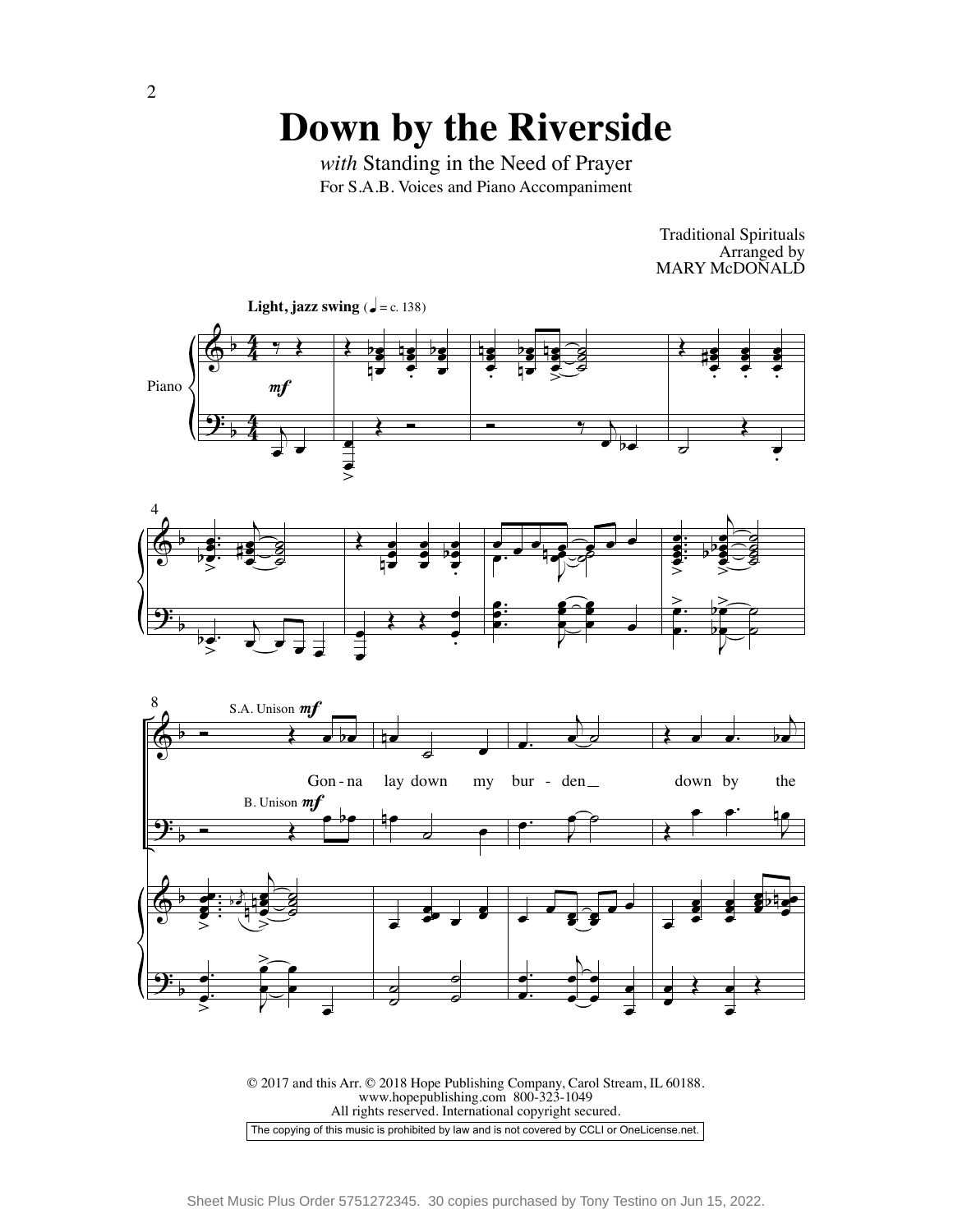



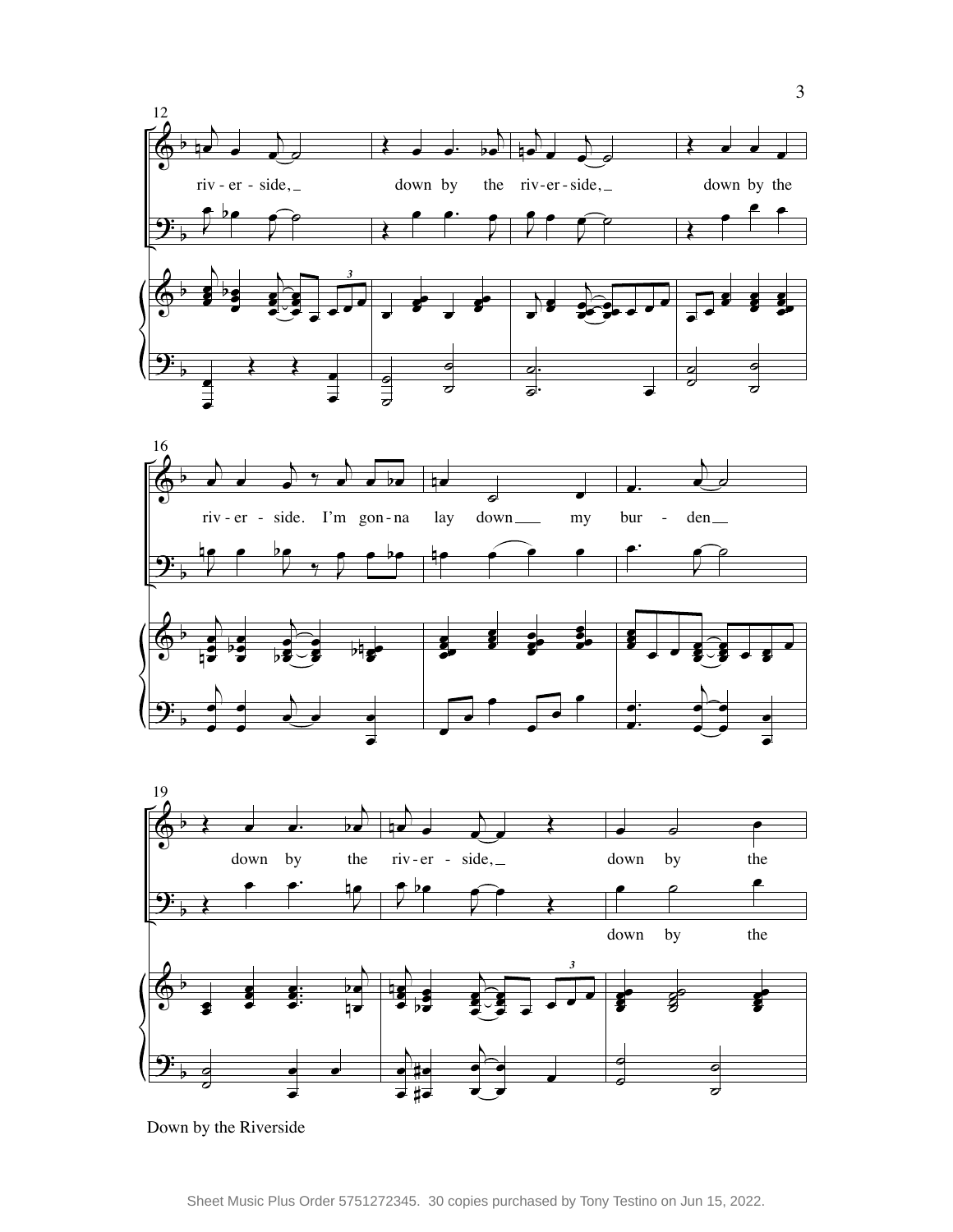



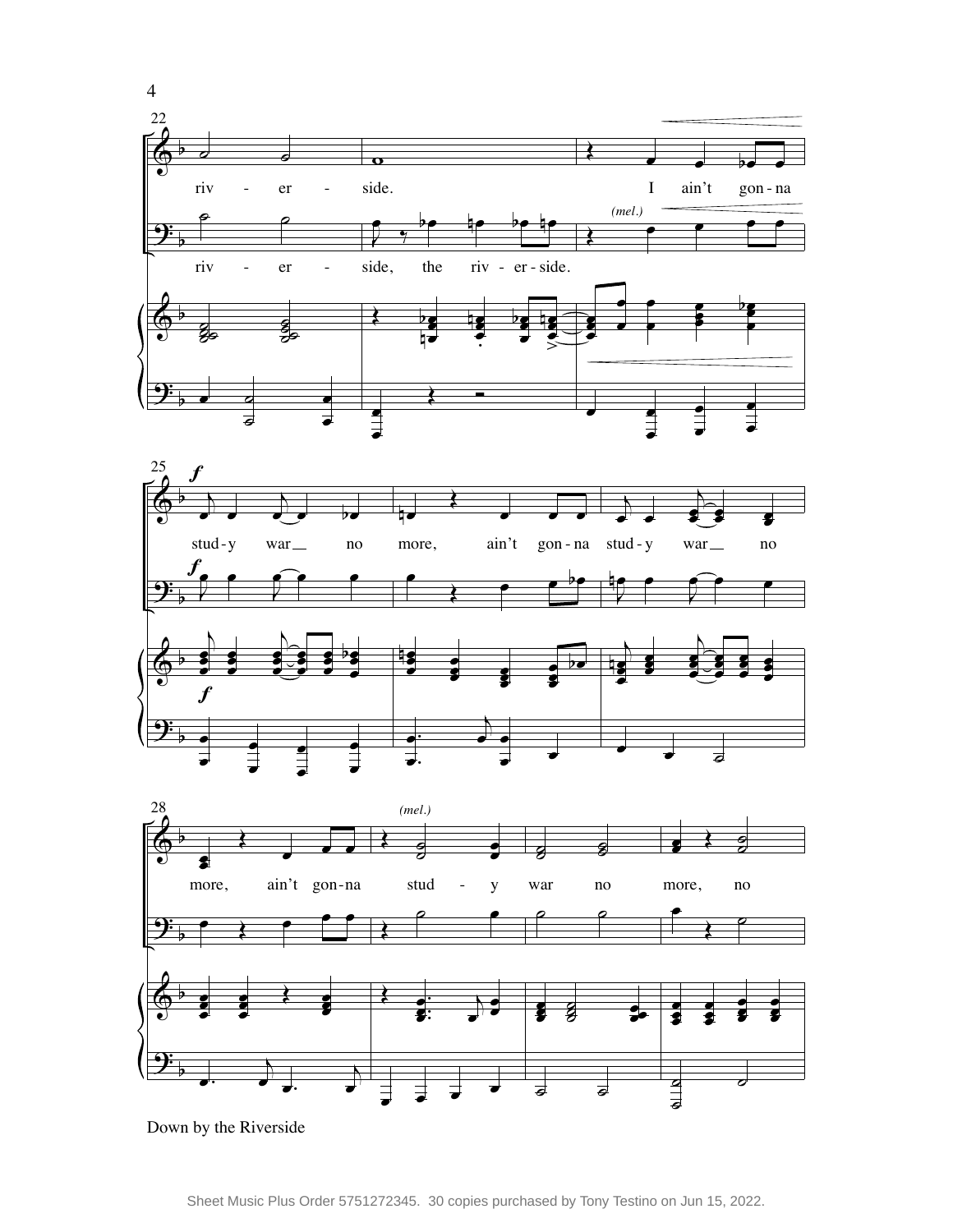





Down by the Riverside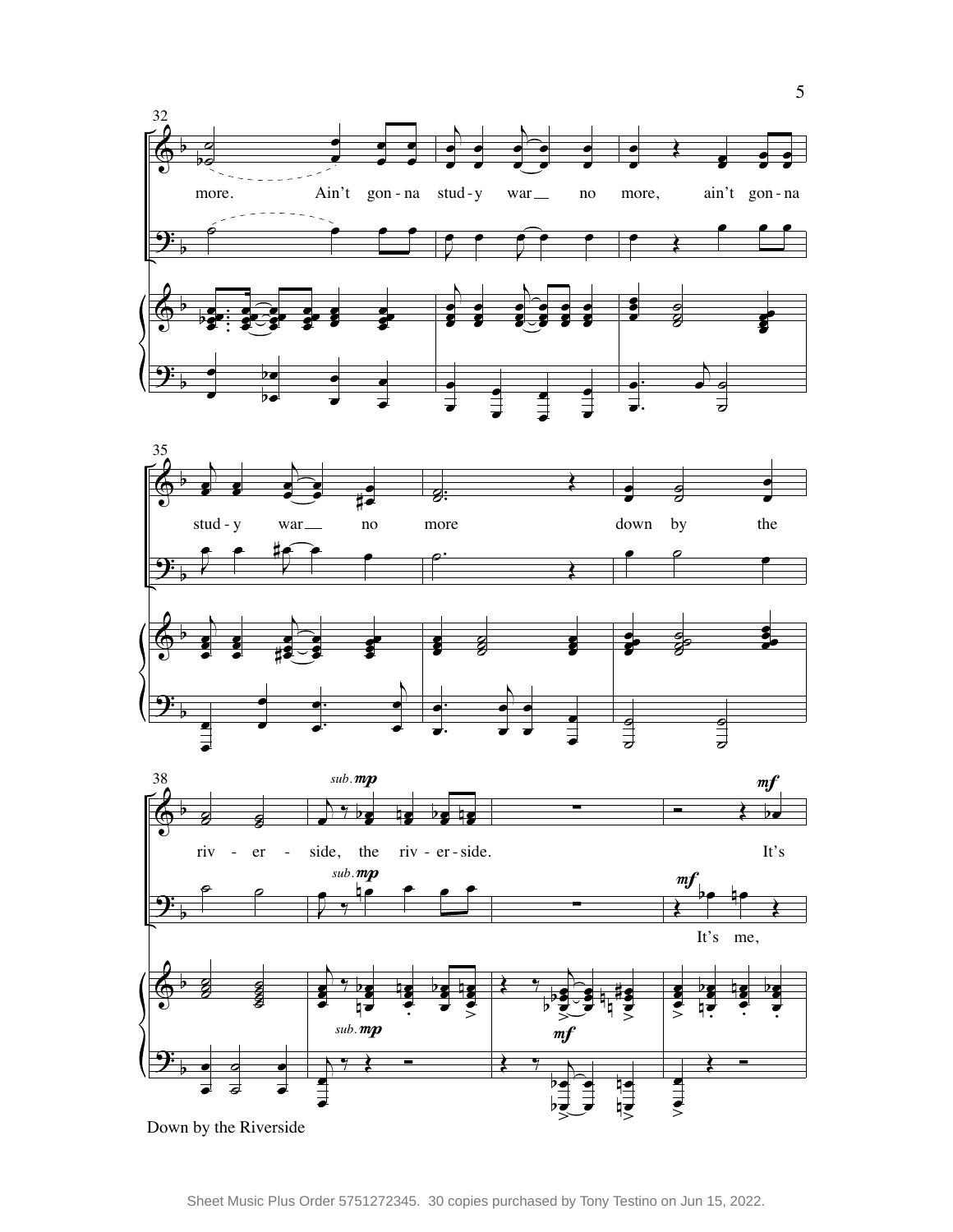

˙

 $\overline{\phantom{a}}$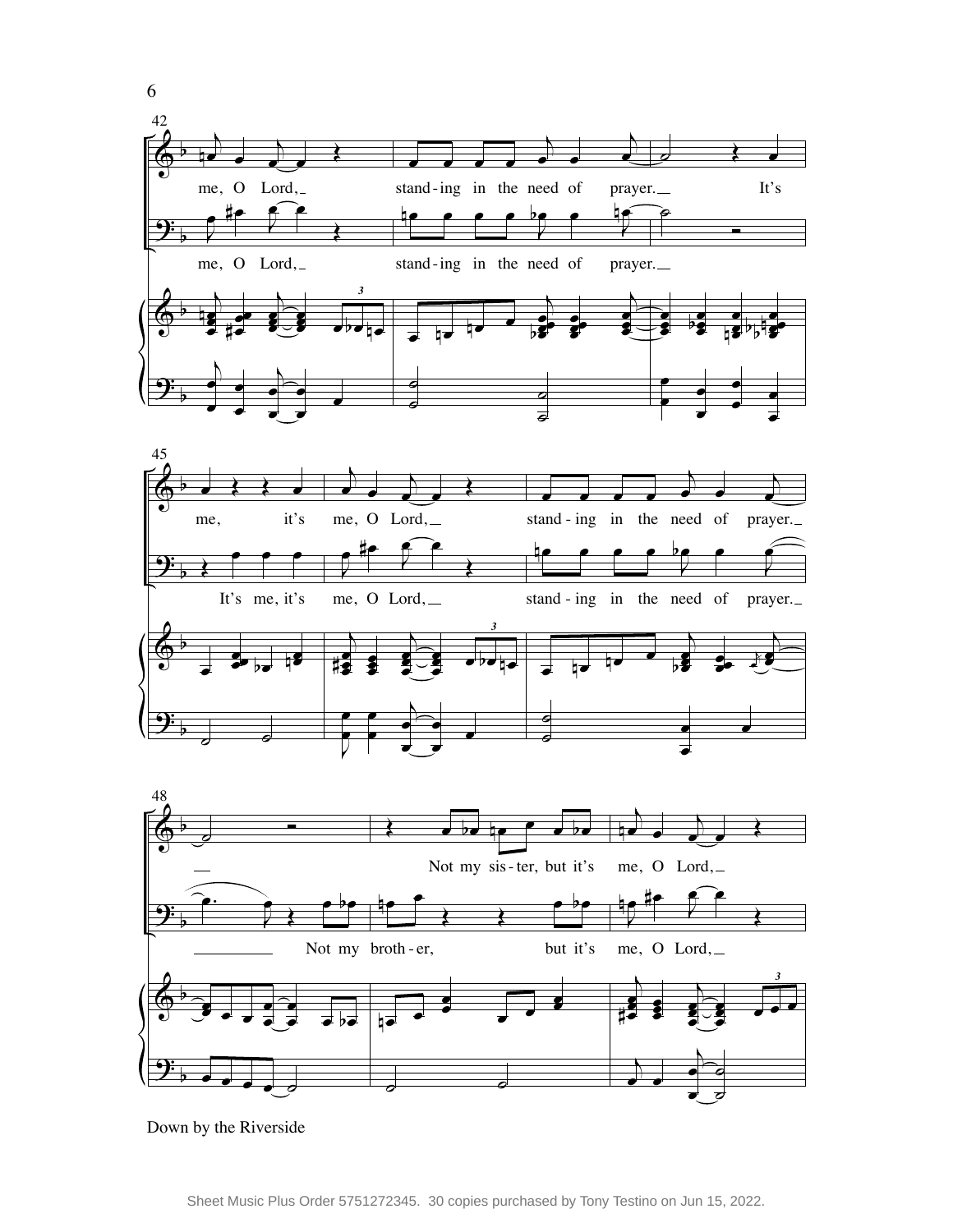



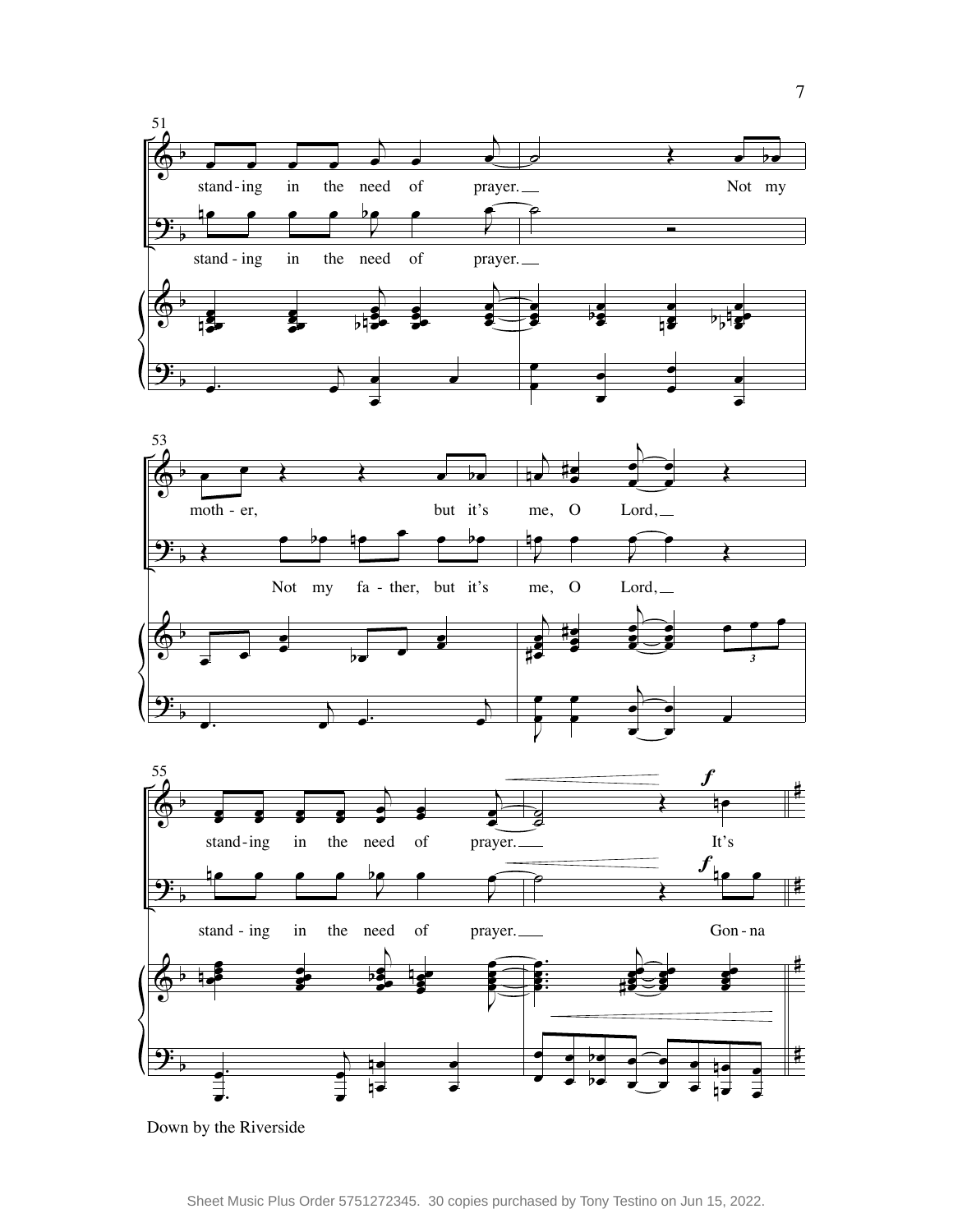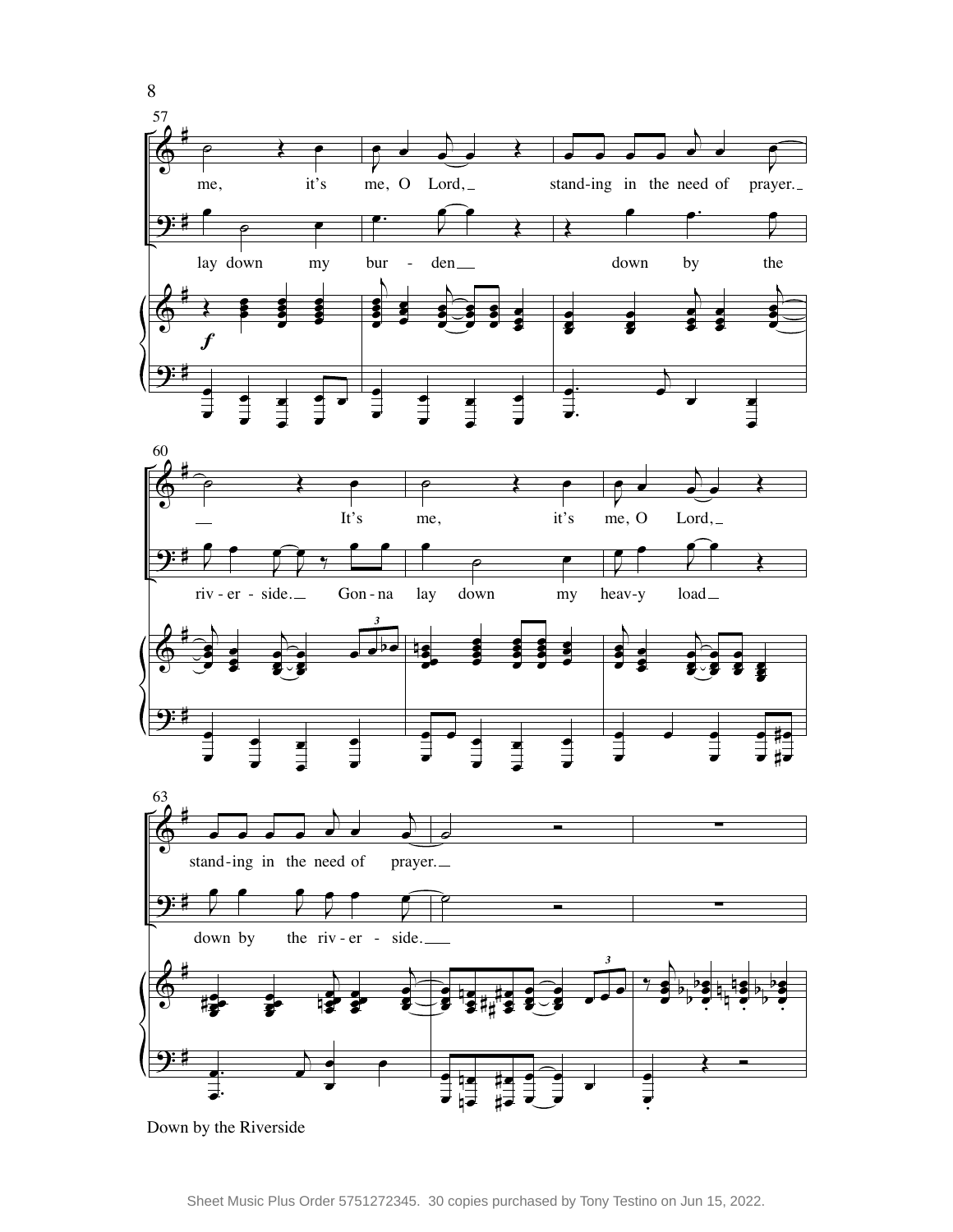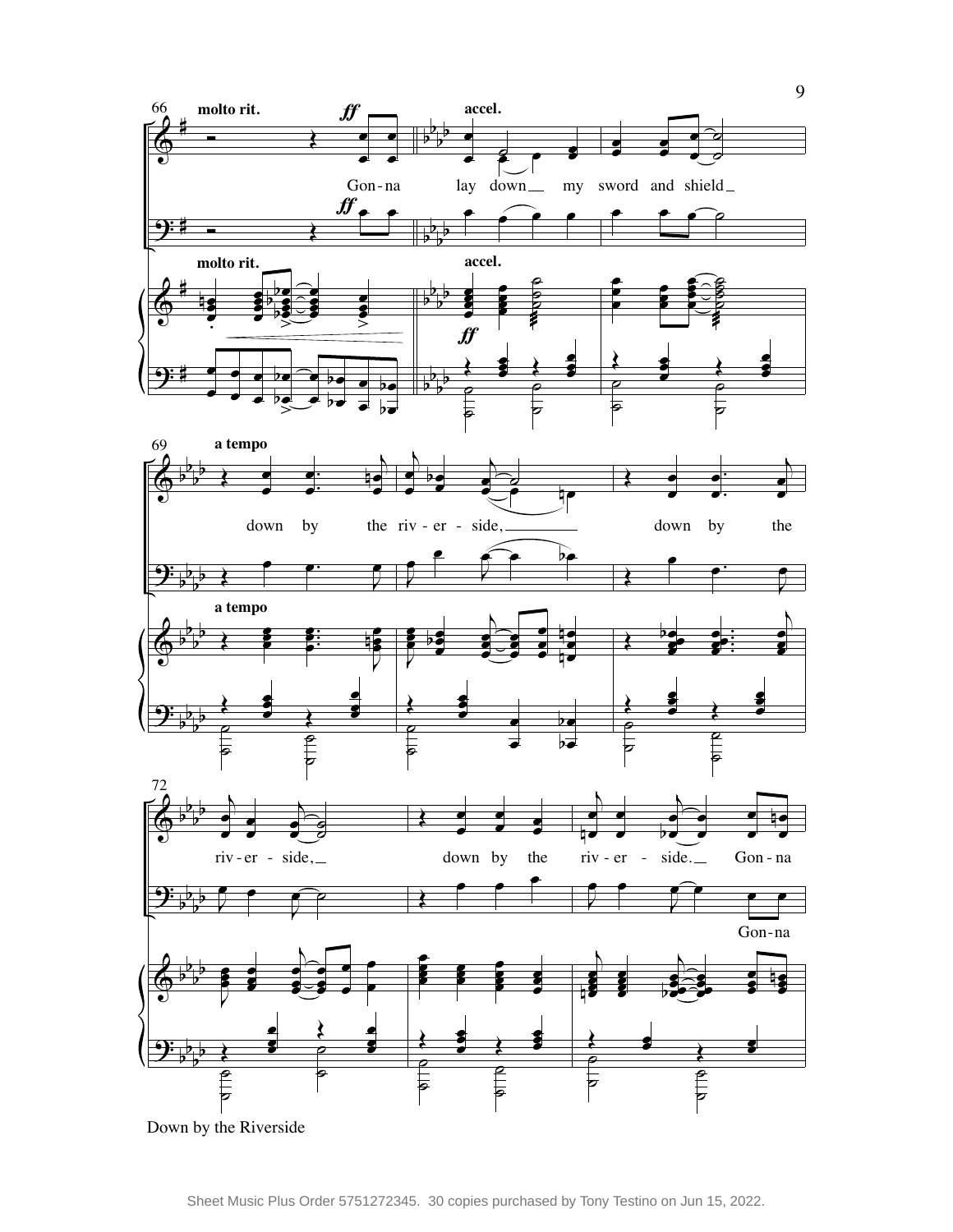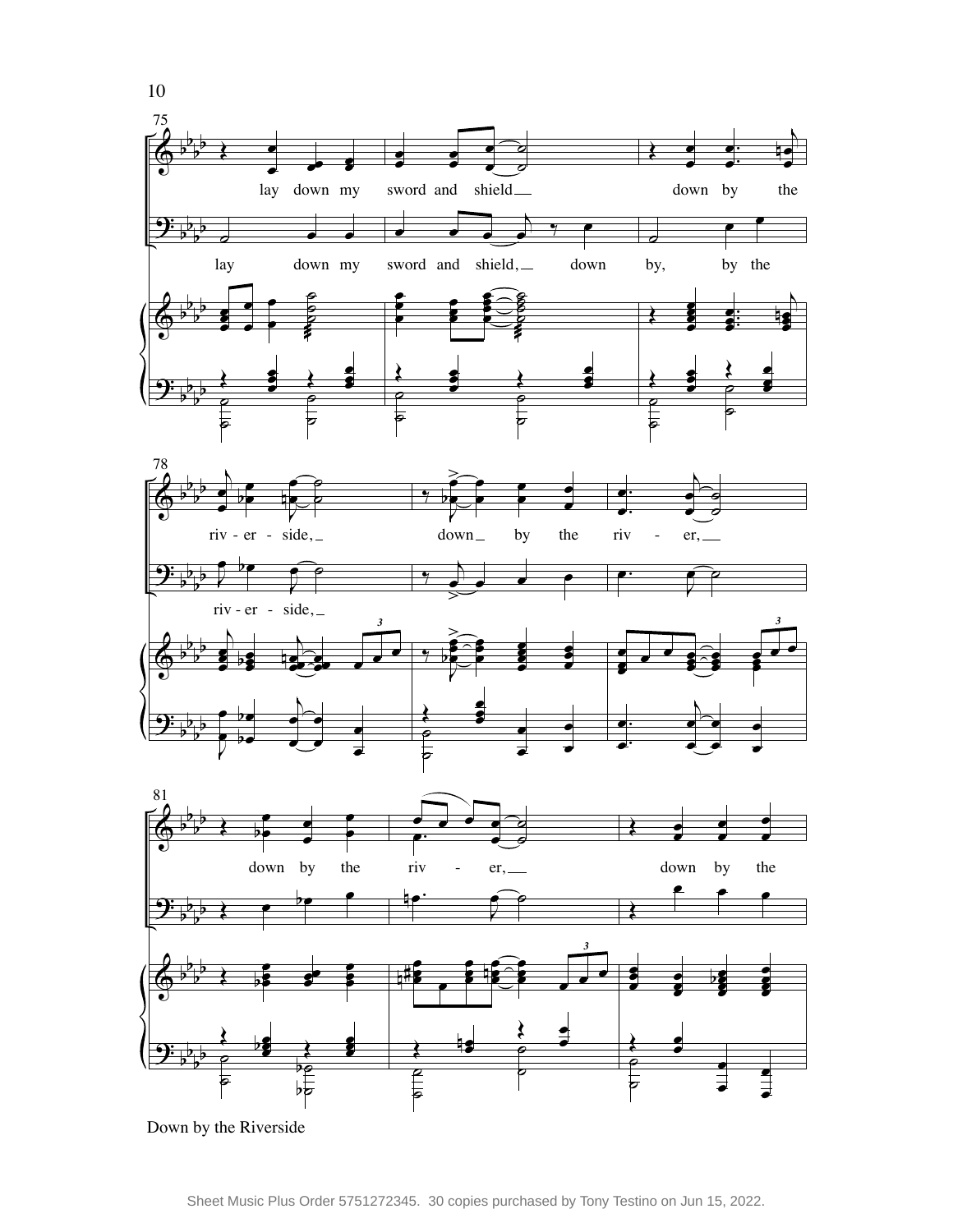